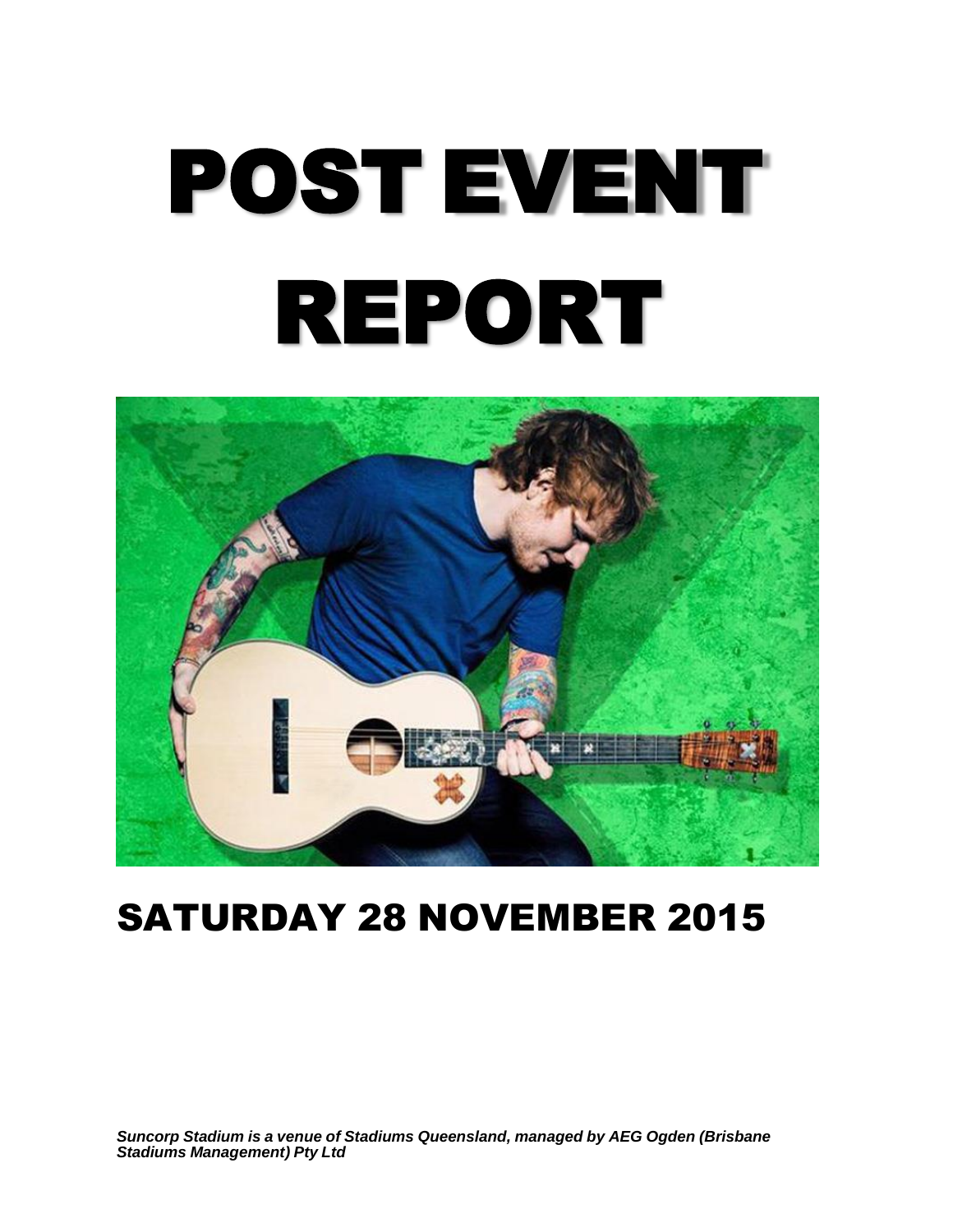# **1. EVENT OVERVIEW**

Suncorp Stadium hosted the Ed Sheeran 'X' tour 2015 on Saturday 28 November 2015.

Detailed planning was undertaken to identify and minimise potential adverse impacts on the local community in accordance with the Major Sports Facilities Regulations 2002 for Special Events.

A specific Operational and Transport & Traffic Management Plan was developed for the Concert and provided to the Stadium Management Advisory Committee (SMAC), Transport Coordination Group (TCG) and Stadiums Queensland as required in the Regulations.

A dedicated Call Centre was established for the concert period for the general public to contact the Stadium on any issues arising either during the bump in and bump out periods or during the concert itself. A local community letterbox drop was also conducted to provide residents and local businesses within the Lang Park Traffic Area with as much information on the Event as possible.

Key deliverables for the concert were:

| Attendance                  | 46,135                                                                                                                                                                                                                                                                                                                                                                                                                                                                                                                                                                                                                            |
|-----------------------------|-----------------------------------------------------------------------------------------------------------------------------------------------------------------------------------------------------------------------------------------------------------------------------------------------------------------------------------------------------------------------------------------------------------------------------------------------------------------------------------------------------------------------------------------------------------------------------------------------------------------------------------|
| Complaints /<br>Compliments | One noise complaint via the Call Centre was received from a<br>local resident during the support act due to the amount of bass<br>noise. A spot measurement was recorded at his location which<br>confirmed the external criteria of 70 dB(A) was not being<br>exceeded.<br>A total of 17 emails & social media posts on a range of issues<br>arising from the concert were received. These included three<br>compliments from patrons about Stadium staff on the night.<br>A Blaxland Street resident complained about not being allowed<br>through the blocked roads to access her property. This was<br>rectified immediately. |
| Media                       | Media coverage leading up to and after the concert was<br>positive.                                                                                                                                                                                                                                                                                                                                                                                                                                                                                                                                                               |
| Social Media /<br>Website   | There was positive feedback from patrons about event<br>information provided to them via the Stadium Website,<br>Facebook and Twitter pages leading up to the concert.                                                                                                                                                                                                                                                                                                                                                                                                                                                            |
| <b>Crowd Management</b>     | There were no queuing problems or delays in entering the<br>Stadium. Egress went smoothly. There were delays of just over<br>an hour following the concert for patrons collecting backpacks<br>and bags. This was as a result of the change in policy following<br>heightened terrorist activities internationally, prompting the<br>Promoter to request a restriction on all backpacks and bags<br>larger than A3 from entering the venue. Approximately 1,000<br>bags were cloaked despite numerous social media posts and<br>EDM's directed at concertgoers.                                                                   |
| Security                    | There was 1 arrest and 1 eviction for intoxication. Other issues<br>include 1 liquor Seton, 1 lost child and 9 cases of fraudulent<br>ticketing.                                                                                                                                                                                                                                                                                                                                                                                                                                                                                  |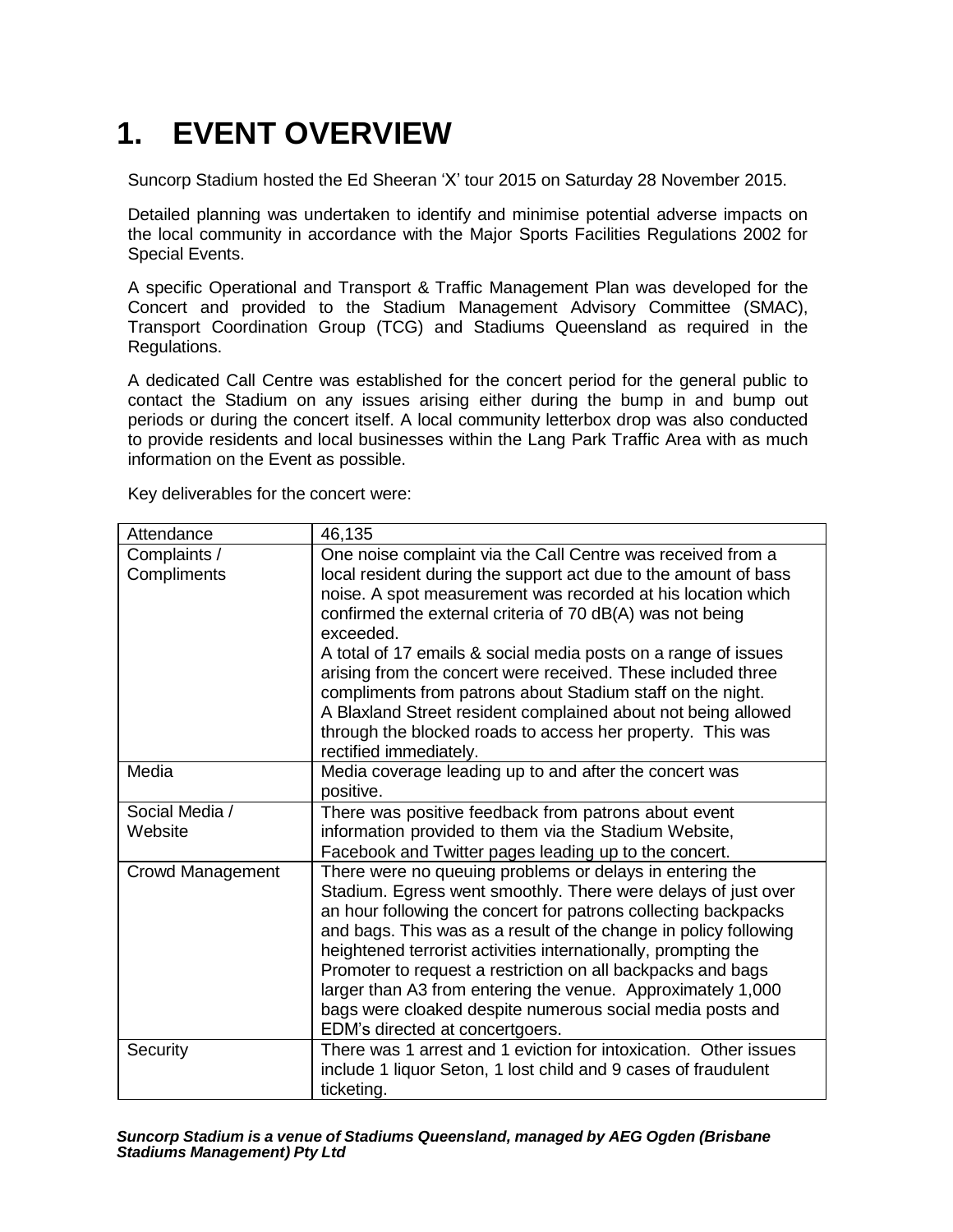| Transport        | No delays or issues were experienced with Public Transport.<br>Due to the issues with cloaking collections following the concert,<br>transport services operated for an additional 20 minutes to<br>ensure all patrons were able to utilize services.                                                                                         |
|------------------|-----------------------------------------------------------------------------------------------------------------------------------------------------------------------------------------------------------------------------------------------------------------------------------------------------------------------------------------------|
| Noise Monitoring | The Stadium's noise consultant, Cardo reported that the concert<br>and sound checks fully complied with the requirements of the<br>MSFA Act regarding noise measurements. A spot check was<br>undertaken at one local residence following complaints and it<br>was confirmed that the external criteria of 70dB(A) was not<br>being exceeded. |

# **2. OPERATIONS**

# **2.1 Attendance and ticketing**

## *2.1.1 Concert Program*

The concert concluded within the Stadium's curfew of 22:30. Concert running times were:

| Public Gates A, B, D & E and Corporate Gates C&F Opened | 16:30 |
|---------------------------------------------------------|-------|
| First Support Act Commenced - FOY VANCE                 | 18:00 |
| Second Support Act Commenced - PASSENGER                | 18:30 |
| Third Support Act commenced - RUDIMENTAL                | 19:20 |
| Main Act Commenced - ED SHEERAN                         | 20:30 |
| Main Act Concluded - ED SHEERAN                         | 22.15 |

## *2.1.2 Tickets Sold*

Ticketing was conducted by Ticketek as agent for the Stadium. Tickets sold were:

| <b>Field Standing</b>     | 15,019 |
|---------------------------|--------|
| <b>Grandstand seating</b> | 31,370 |
| Corporate seating         | 310    |
| No shows                  | (564)  |
| <b>ACTUAL ATTENDANCE</b>  | 46,135 |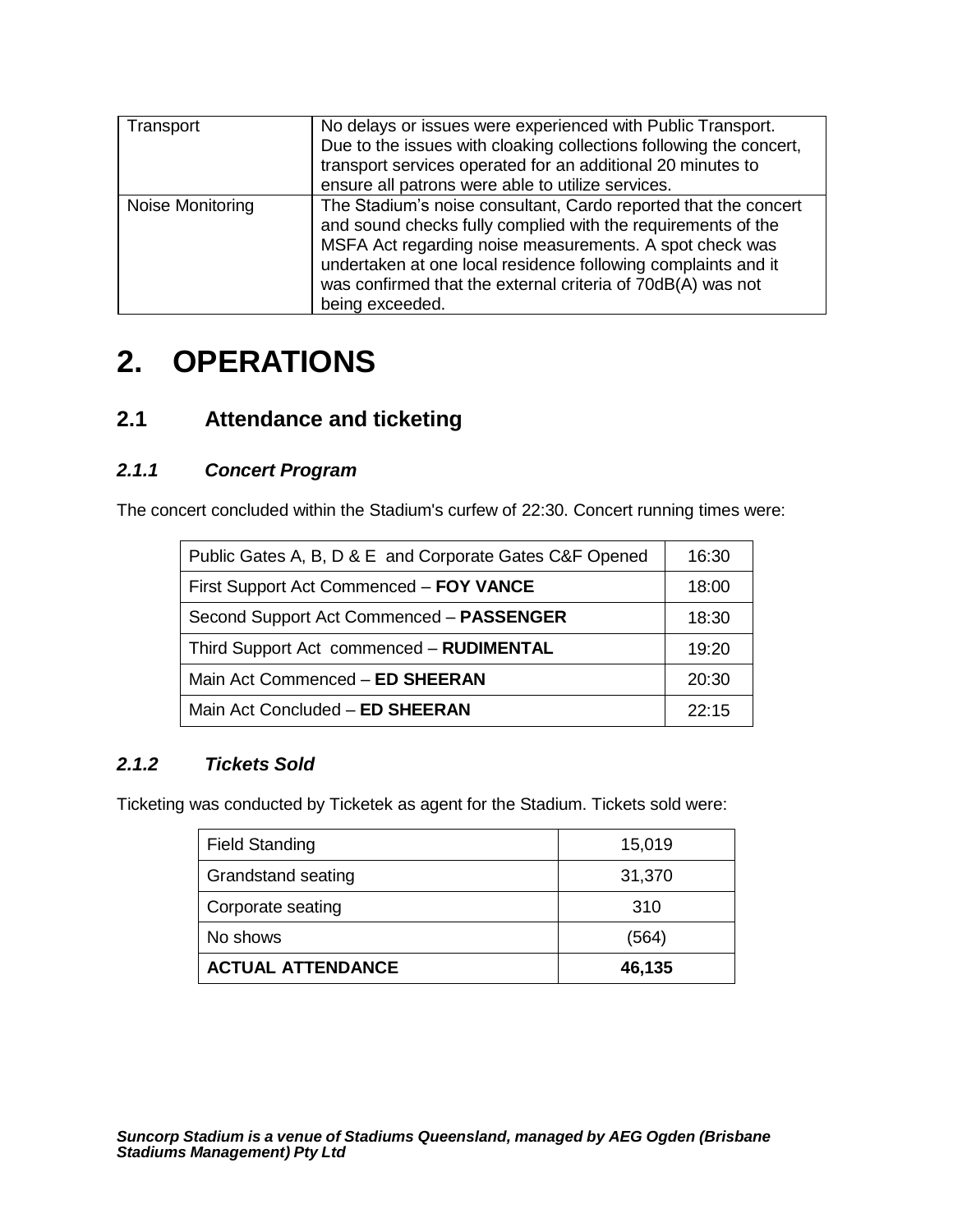# **2.2 Local Residents Management**

### *2.2.1 Call Centre Operations*

The Stadium established a Concert Hotline for local residents and businesses from Friday 27 November and on the day of the concert, Saturday 28 November, 2015. The Hotline was manned by trained Stadium staff during the following times:-

Friday 27 November 2015 0900 – 2030 Saturday 28 November 2015 0900 – 2330

To assist with major complaints or issues, Call Centre operators had direct access to the Stadium's main control room and management team to obtain specific advice.

The general Stadium number (07 3331 5000) was also operational during normal business hours as was the Stadium Security number (07 3331 5168) after hours. All calls logged by Call Centre operators were responded to by a return call from Stadium staff immediately.

#### *2.2.2 Concert Hotline Report*

There was one complaint received from a local resident in Moreton Street to the Concert Hotline. A spot measurement was taken at this location following the complaint and the external criteria of 70dB had not been exceeded.

# **2.3 Noise Management**

The Stadium engaged Cardno as its specialist acoustic consultant. Cardno had conducted initial modelling to assist with the noise control measures during planning for the concert.

As part of this process, Cardno monitored noise levels at 15 minute intervals from inside the Stadium at the mixing console which was located approximately 35 metres from the front of house loudspeakers. External noise monitoring was also conducted at the following locations as required by the Major Sports Facilities (MSFA) Regulation 2002, schedule 2:-

- 8 / 5 Petrie Terrace, Brisbane
- **15 Plunkett Street, Paddington**
- **36 Judge Street, Brisbane**
- 26 Princess Street, Brisbane
- 31 Isaac Street, Milton

Cardno measured noise in compliance with the Environmental Protection Agency's Noise Measurement Manual.

During the Event, including rehearsals and sound tests, the Stadium ensured that one of its employees or contractors:-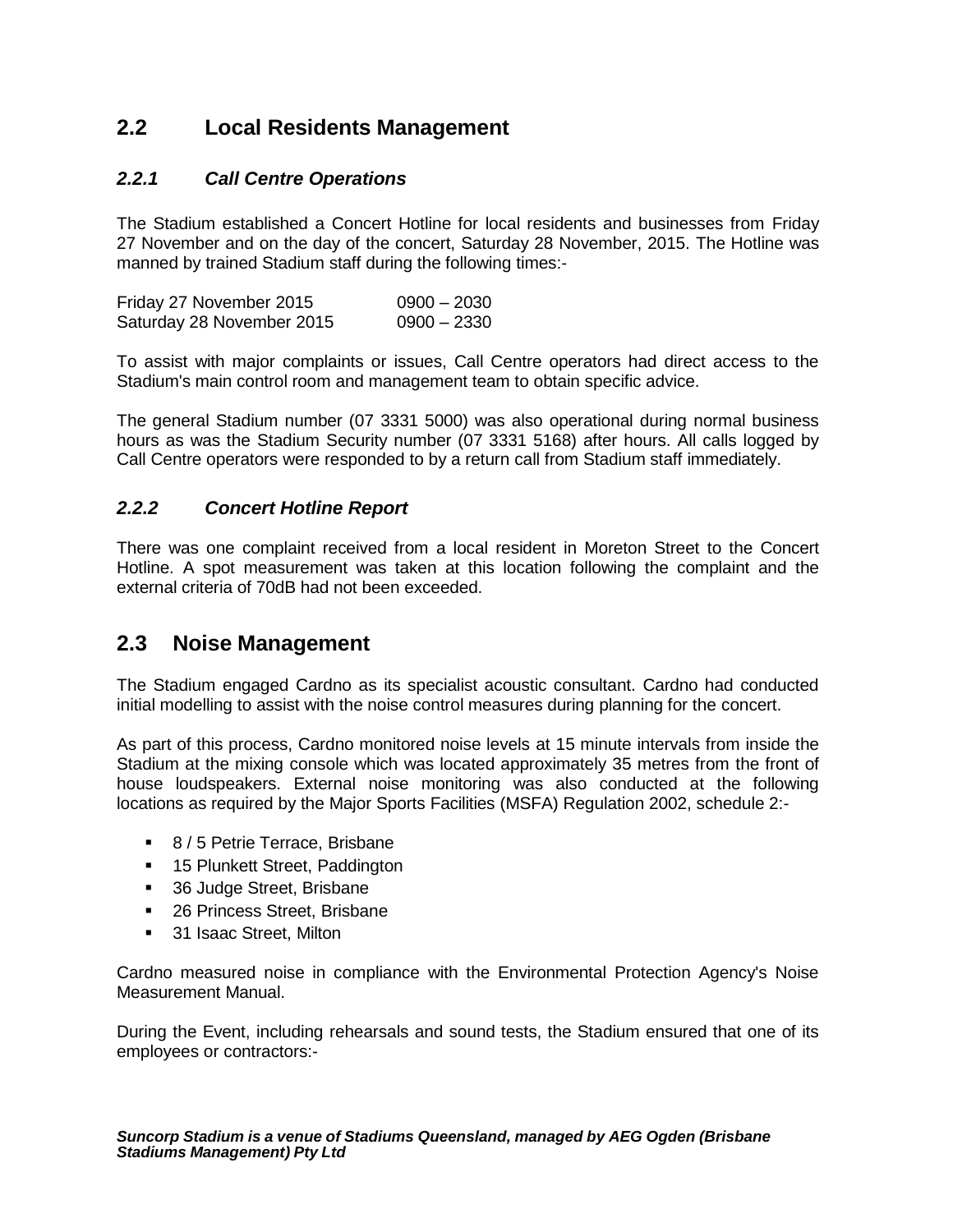- (a) was present at the sound mixing desk for the Event and is able to exercise ultimate control on the noise levels from the sound amplification equipment;
- (b) could conduct and communicate with all of the acoustic consultants conducting the monitoring of the noise levels from the Event; and
- (c) was able to report sound levels to Stadium Management at all times

Cardno's results indicate that noise emissions inside the Stadium fully complied with the internal EPP criteria for the duration of the concert and sound checks

Measured noise levels also fully complied with the EPA's special Events noise criteria of 70dB(A) at all external locations throughout the sound checks and concert.

## **2.4 Issues Management**

#### *2.4.1 Noise Levels*

See 2.2.2 – Concert Hotline Report

#### *2.4.2 Limousines & Parking*

Limousine parking in Parkview and Mayneview Streets was monitored closely and was in line with the usual arrangements for other major Stadium events. Barriers and Security guards were placed at either end of Blaxland Street to ensure it was not used for drop-offs and pick-ups and Queensland Police were present in that street post-event to control noise and patron behaviour. Limousine take up for this event was very low.

There were 298 parking infringement tickets issued.

#### *2.4.3 Taxis*

Taxi demand was high after the concert. Queues were managed by Taxi Council of Queensland staff with the taxi rank cleared by midnight. There were no complaints or significant incidents regarding taxis.

#### *2.4.4 Patron Behaviour Post Event*

The Suncorp Stadium Traffic Plan which was implemented post-concert, ensured patrons travelled safely to major transportation hubs and other destinations.

Queensland Police and Traffic Control Officers were present during this period to monitor patron behaviour and flow to surrounding areas. Queensland Police also monitored local areas for one hour post-event and were on standby to be dispatched to locations should complaints arise.

There were no patron behaviour issues after the concert.

#### *Suncorp Stadium is a venue of Stadiums Queensland, managed by AEG Ogden (Brisbane Stadiums Management) Pty Ltd*